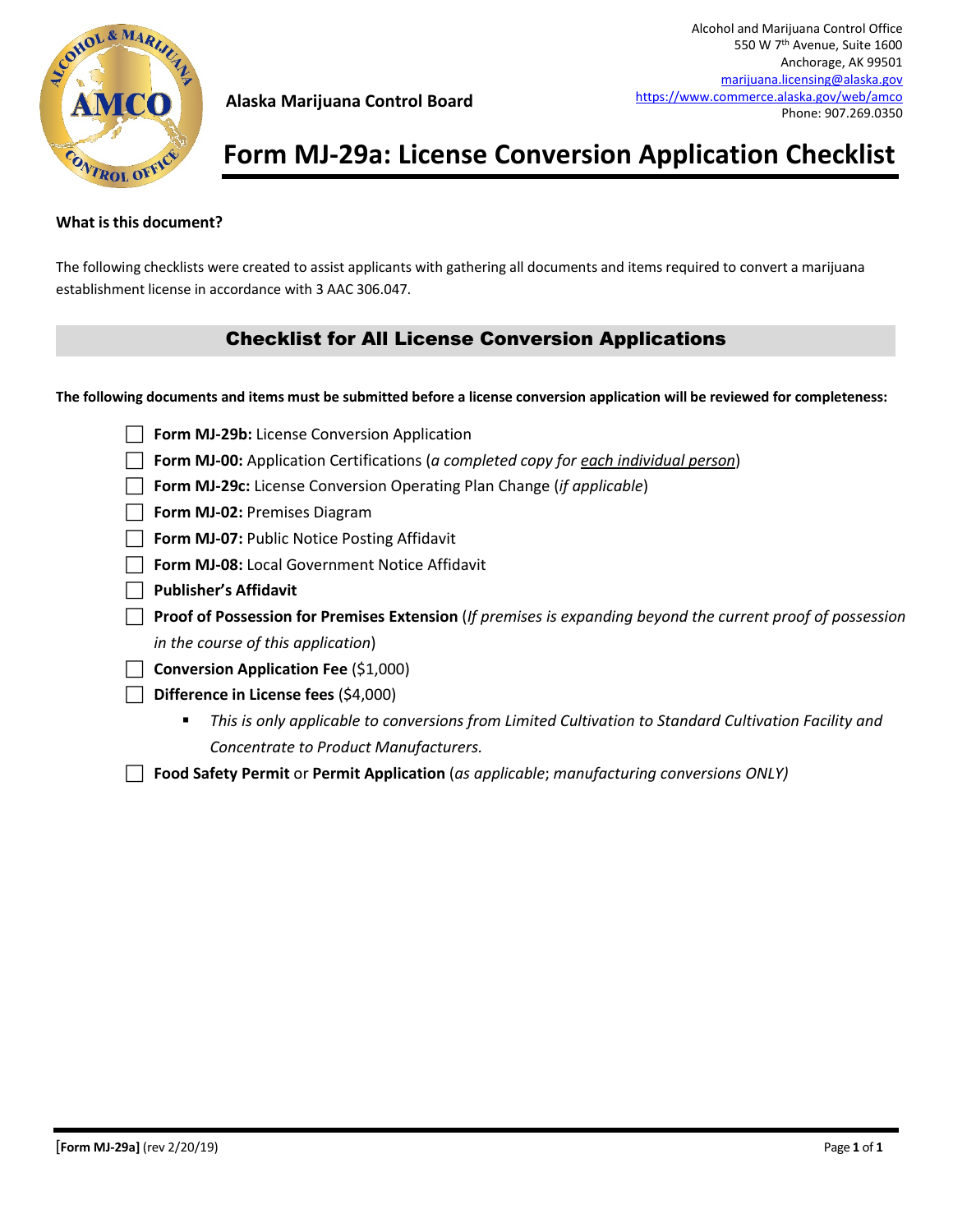

# **Form MJ-29b: License Conversion Application**

#### **What isthisform?**

This form must be used to initiate a license conversion of a marijuana establishment license under 3 AAC 306.047. This license conversion application must be completed and submitted to AMCO's main office, along with all necessary supplemental documents and fees listed in **Form MJ-29a: License Conversion Application Checklist**, before a license conversion will be considered by the Marijuana Control Board.

### Section 1 – License Conversion Information

Enter information for the licensee and licensed establishment.

| Licensee:                                     |        | <b>License Number:</b> |      |  |
|-----------------------------------------------|--------|------------------------|------|--|
| <b>Current License Type:</b>                  |        |                        |      |  |
| <b>New License Type:</b>                      |        |                        |      |  |
| <b>Doing Business As:</b>                     |        |                        |      |  |
| <b>Premises Address:</b>                      |        |                        |      |  |
| City:                                         | State: | Alaska                 | ZIP: |  |
| Email:                                        |        |                        |      |  |
| <b>Local Government:</b>                      |        |                        |      |  |
| <b>Local Government 2:</b><br>(if applicable) |        |                        |      |  |

### Section 2 – Authorization

#### **Communication with AMCO staff:** Yes No

☐ ☐

| Does any person other than a licensee named in this application have authority to discuss this license with |  |
|-------------------------------------------------------------------------------------------------------------|--|
| AMCO staff?                                                                                                 |  |

#### **If "Yes", disclose the name of the individual, their email address, and the reason for this authorization:**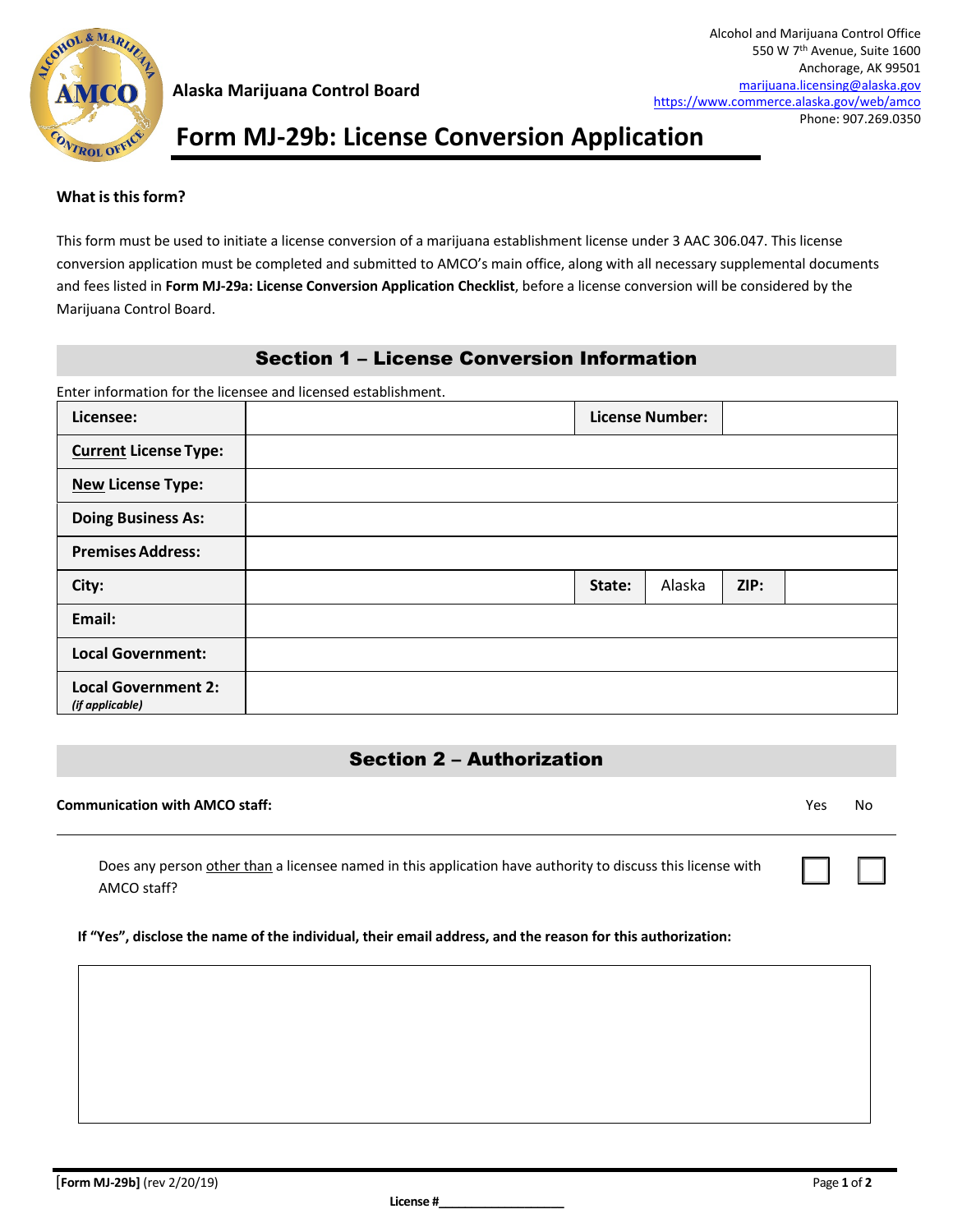

# Section 3 – Operating Plan

| Read the lines below and sign your initials in the appropriate box to the right of the true statement:                                                                                          | Initials |
|-------------------------------------------------------------------------------------------------------------------------------------------------------------------------------------------------|----------|
| I certify that there will not be any changes to the operating plan or operating plan supplemental<br>approved by the Marijuana Control Board for this license in the course of this conversion. |          |
| I certify that there will be changes to the operating plan in the course of this application and I have<br>submitted Form MJ-29c: License Conversion Operating Plan Change.                     |          |

## Section 4 – Licensee Certifications

| Read the line below, and then sign your initials in the box to the right of the statement:                                                                                                                  | <b>Initials</b> |
|-------------------------------------------------------------------------------------------------------------------------------------------------------------------------------------------------------------|-----------------|
| I certify that no ownership changes have occurred for this license since the most recent AMCO approval.                                                                                                     |                 |
| Completed copies of all required documents and fees listed on Form MJ-29a are attached to this form.                                                                                                        |                 |
| I certify that I understand that providing a false statement on this form or any other form provided by AMCO is grounds<br>for rejection or denial of this application or revocation of any license issued. |                 |
| I agree to provide all information required by the Marijuana Control Board in support of this application.                                                                                                  |                 |
|                                                                                                                                                                                                             |                 |

As an applicant for a marijuana establishment license conversion, I declare under penalty of unsworn falsification that I have read and am familiar with AS 17.38 and 3 AAC 306, and that this form, including all accompanying schedules and statements, is true, correct, and complete.

\_\_\_\_\_\_\_\_\_\_\_\_\_\_\_\_\_\_\_\_\_\_\_\_\_\_\_\_\_\_\_\_\_\_\_\_\_\_\_\_ \_\_\_\_\_\_\_\_\_\_\_\_\_\_\_\_\_\_\_\_\_\_\_\_\_\_\_\_\_\_\_\_\_\_\_\_\_\_\_\_

Signature of licensee Notary Public in and for the State of Alaska.

Printed name of licensee

\_\_\_\_\_\_\_\_\_\_\_\_\_\_\_\_\_\_\_\_\_\_\_\_\_\_\_\_\_\_\_\_\_\_\_\_\_\_\_\_ My commission expires: \_\_\_\_\_\_\_\_\_\_\_\_\_\_\_\_\_\_\_\_

Subscribed and sworn to before me this \_\_\_\_ day of \_\_\_\_\_\_\_\_\_\_\_\_\_\_\_\_\_\_, 20\_\_\_\_.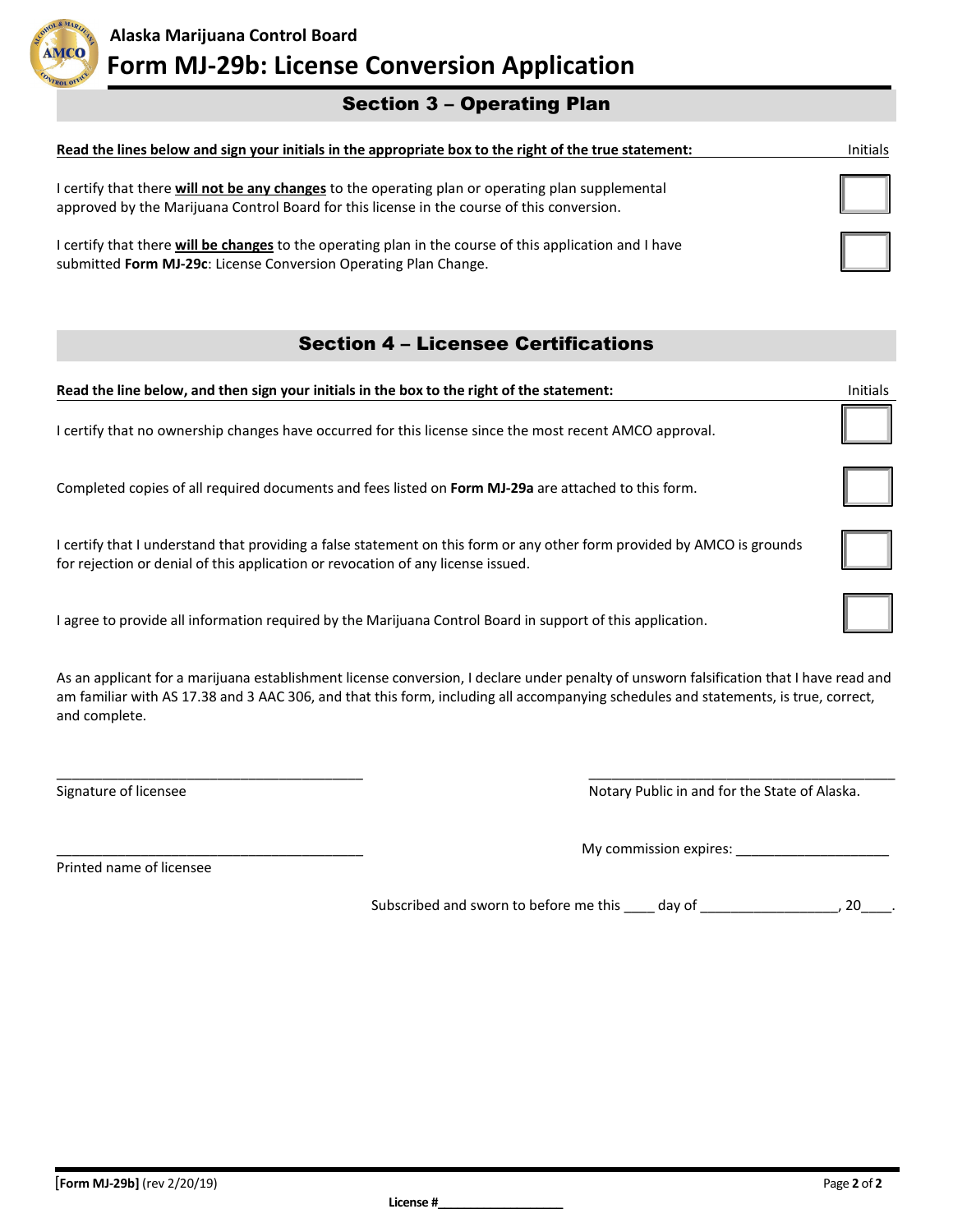

# **Form MJ-29c: License Conversion Operating Plan Change**

#### **What isthisform?**

This operating plan change form is required for all marijuana establishment licensees seeking to change a licensed marijuana establishment's existing operating plan in conjunction with a marijuana establishment license conversion application. With this form, a licensee may request changes to as much or as little as desired of Form MJ-01 and/or the corresponding operating plan supplemental for the establishment's license type.

**Please complete and submit with this form the pages of Form MJ-01 and/or the corresponding operating plan supplemental that contain sections that you are requesting to change. All fields must be completed of any page for which you are requesting changes** – upon board approval, the submitted pages will replace those currently on file. If your current, approved operating plan is on an out-of-date version of the forms, you may be required to complete and submit the most recent version of the operating plan forms in their entirety.

#### **The form(s) that I am requesting board approval to change is:**



**Form MJ-01:** Marijuana Establishment Operating Plan

**Form MJ-04:** Marijuana Cultivation Facility Operating Plan Supplemental

**Form MJ-05:** Marijuana Product Manufacturing Facility Operating Plan Supplemental

### **This form must be completed and submitted to AMCO's main office and approved by the Marijuana Control Board prior to changing existing operations.**

### Section 1 – Establishment Information

Enter information for the business seeking to be licensed, as identified on the license application.

| Licensee:                    |        | <b>License Number:</b> |      |  |
|------------------------------|--------|------------------------|------|--|
| <b>Current License Type:</b> |        |                        |      |  |
| <b>New License Type</b>      |        |                        |      |  |
| <b>Doing Business As:</b>    |        |                        |      |  |
| <b>Premises Address:</b>     |        |                        |      |  |
| City:                        | State: | Alaska                 | ZIP: |  |